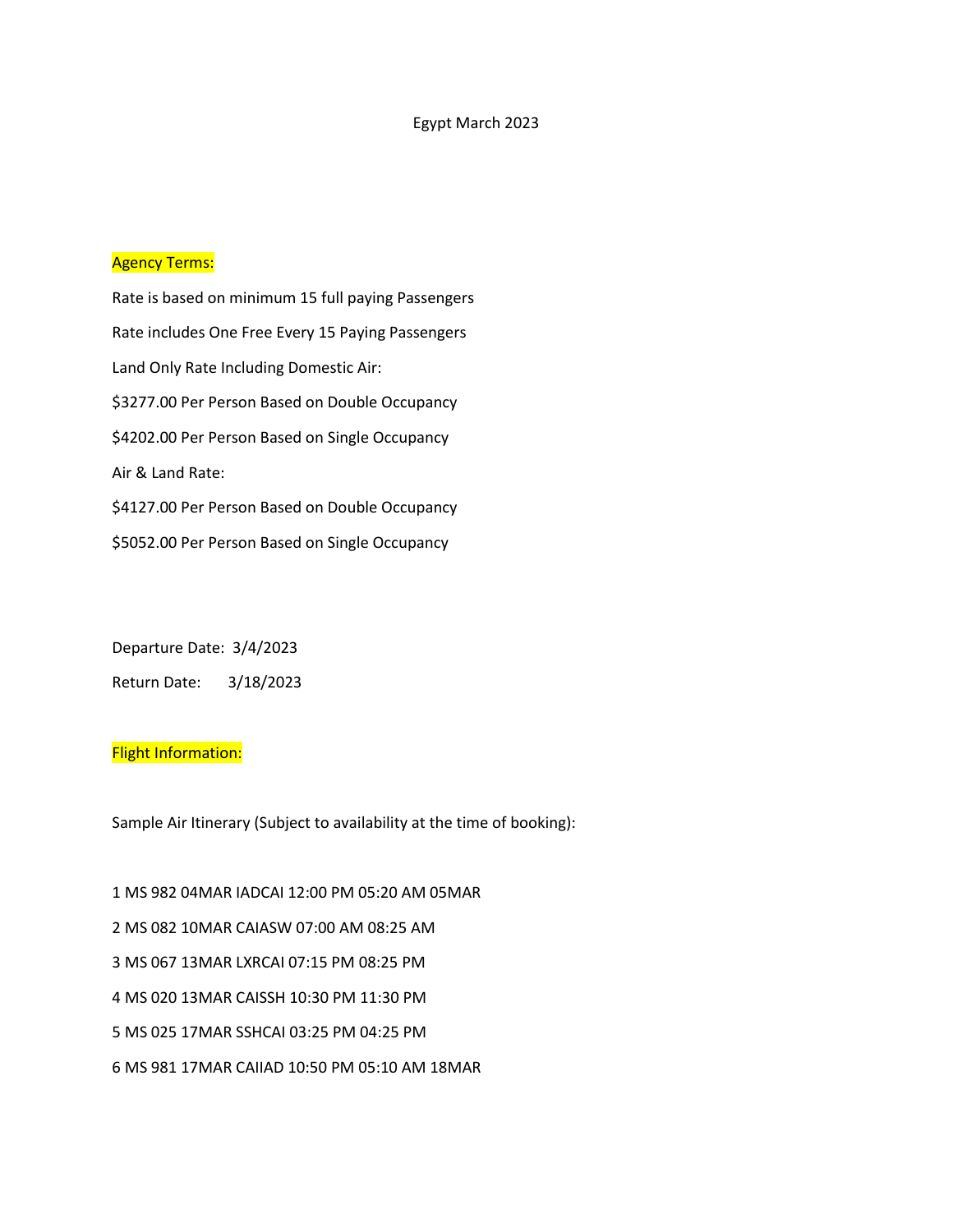## Tour Inclusions:

### Accommodation:

March 04-10 at the Sofitel El Gezirah, Cairo, Standard Room with Breakfast March 10-13 at the M/S Concerto, 5 Stars Nile Cruise with All Meals March 13-15 at the Movenpick Resort Sharm, Standard Room with Breakfast March 15-17 at the Movenpick Resort Sharm, Standard Room with Breakfast & Dinner All taxes

Transfers:

March 05 arrival transfer from Cairo airport to hotel, client will arrive via MS 982 at 05:20 AM March 10 departure transfer from hotel to Cairo airport, client will depart via MS 82 at 07:00 AM March 10 arrival transfer from Aswan airport to Nile Cruise, client will arrive via MS 82 at 08:25 AM March 13 departure transfer from Nile Cruise to Luxor airport, client will depart via MS 67 at 19:15 PM March 13 arrival transfer from Sharm airport to hotel, client will arrive via MS 20 at 22:30 PM March 17 departure transfer from hotel to Sharn airport, client will depart via MS 25 at 15:25 PM Included Sightseeing:

### March 05 Sound & Light Show in Cairo

March 06 Full Day Cairo City Tour includes: Egyptian Museum, Old Cairo (El Muallaqa Church and Ben Ezra Synagogue) and National Museum of Egyptian Civilization with lunch at local restaurant by airconditioned minivan/bus and English-Speaking License Egyptologist

March 07 Full Day Cairo Pyramids Tour includes: Giza Pyramids, Sphinx, Memphis and Sakkara with lunch at local restaurant by air-conditioned minivan/bus and English-Speaking License Egyptologist

March 08 Full Day Alexandria with Library Tour includes: National Museum, Catacomb, Roman Amphitheater and Alexandria Library with Sea Food lunch at local restaurant (Fish Market) by airconditioned minivan/bus and English-Speaking License Egyptologist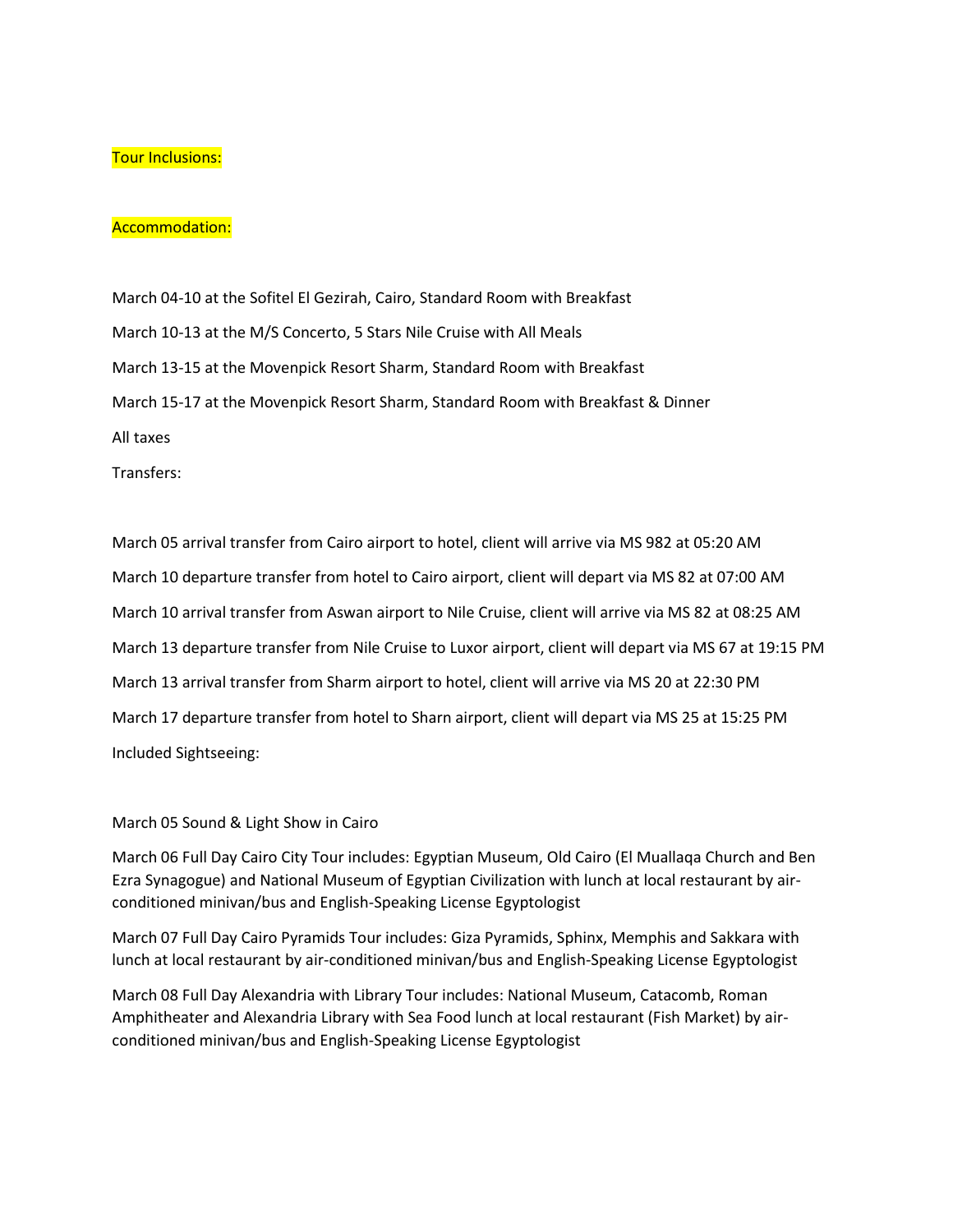March 09 Full Day-Old Cairo Tour includes: Manial Palace, El Muallaqa Church, Ben Ezra Synagogue, Coptic Museum and Amr Ebn El-As Mosque with lunch at local restaurant by air-conditioned minivan/bus and English-Speaking License Egyptologist.

March 10 Half Day Nubian Tour includes: Visit Nubian Village by Felucca and English-Speaking License Egyptologist.

March 10-13 Nile Cruise Sightseeing includes Philae Temple, Un-finished Obelisk, High Dam, Kom Ombo Temple, Edfu Temple, Valley of the Kings, Hatshepsut Temple, Colossi of Memnon, Karnak, and Luxor Temples, by English Speaking license Egyptologist.

March 13 Lunch at local restaurant in Luxor

March 14-15 St. Catherine 1 nights Tour from Sharm includes: Roundtrip transfers by private airconditioned car (3 hours each way), Climb (at midnight) the Holy Moses Mountain, with a stop at the burning bush, proceed to visit the oldest working Orthodox Monastery between 09-11 AM, with English Speaking host

March 17 Dinner at Sharm hotel

Complimentary Items:

March 07 Camel Ride at the Pyramids area

Optional Tours (NOT INCLUDED) on the Package Rate:

March 10 Sound & Light Show in Aswan (\$75 P.P) March 12 Sound & Light Show in Luxor (\$55 P.P) March 13 Hot Air Balloon Ride in Luxor (\$125 P.P)

Service excludes:

EGYPT - Visa required. Single-entry visas valid for 30 days may be purchased upon arrival. Cost is \$25 and payable only in cash. Exact change required. No credit cards accepted. Upon arrival, proceed to one of the bank kiosks in the Immigration hall to obtain a self-adhesive visa sticker. Apply the sticker to a blank page of your passport and proceed to the immigration desks. To avoid any possible lines at the kiosk, you may also obtain a visa sticker direct from the airport representative meeting your flight holding a Right Travel sign for a service fee of \$2 per person plus cost of the visa. Exact change required. No credit cards accepted. Passport must be valid for at least six months.

Personal expenses

Beverage during meals

Tips suggested per passenger (\$10 per day)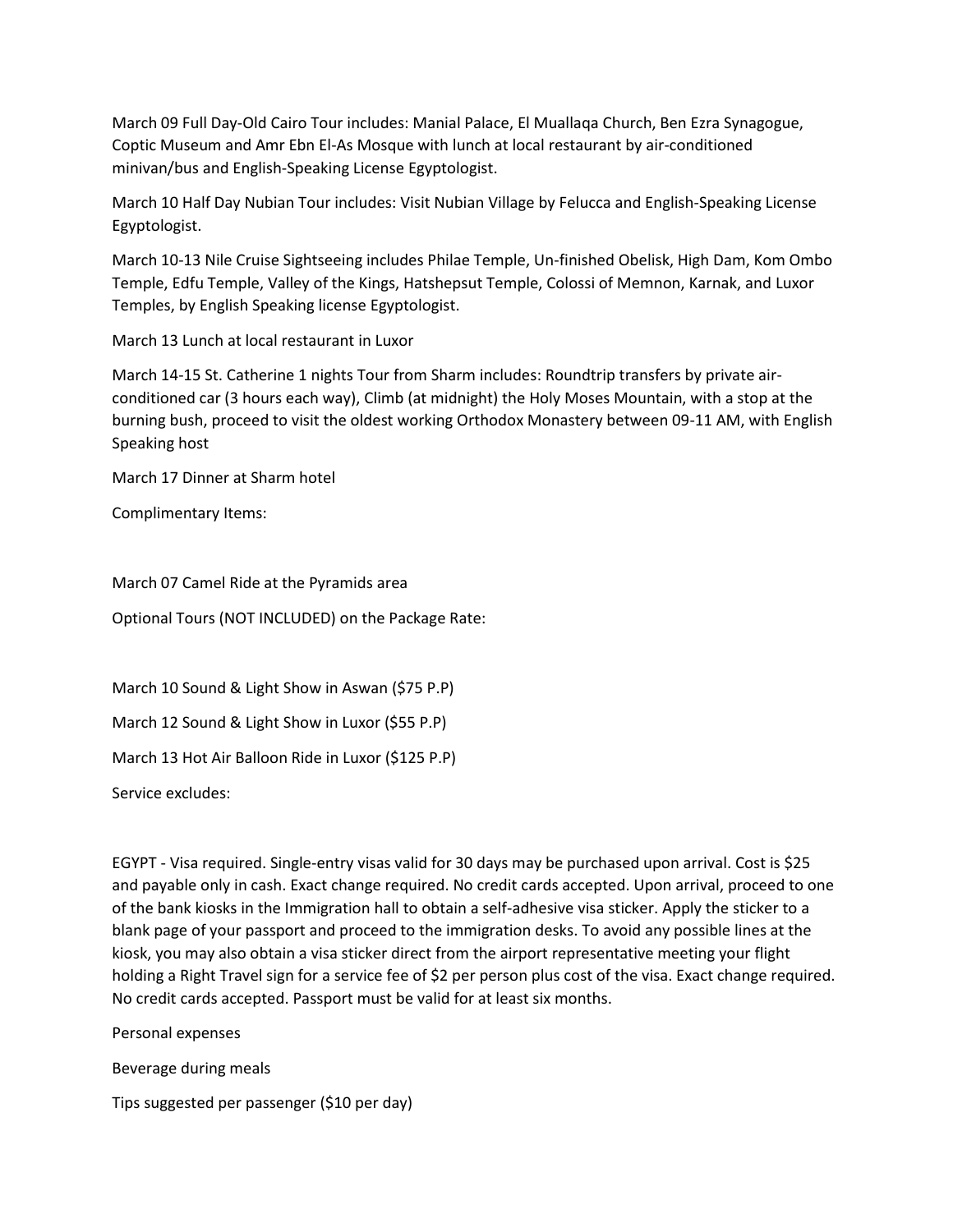Entrance inside one of the three Pyramids: A) Cheops Pyramid (\$30 Per Person) B) Chephren Pyramid (\$15 Per Person). C) Mycerinos Pyramid (\$15 Per Person) Travel Insurance is highly recommended. What to pack & what is the average temperature in Egypt:

Egypt Travel Tips Egypt Average Temperatures To Book This Tour:

\$300.00 non-refundable per person at the time of booking

To pay your deposit online, please go to https://www.righttravel.info/client\_sign\_in.php

Sign inn, click on your quote ID, review the invoice, and click on payment tab on top left corner of your invoice to make the required deposit.

Full payment for the land package will be due 60 days prior to departure.

All services are subject to availability at the time of booking and will be confirmed within 2-3 business day after receiving your payment.

For any question or required modification before booking, please call our USA office at +1 (973) 636- 6660 with your quote ID number or email us at Res2@right-travel.com.

DAY BY DAY ITINERARY

DAY 1: Sat - March 04, 2023 - Departure from USA

Board your international flight to start your journey back on time to the ancient land of the Pharos. 2 Meals will be served during your overnight flight.

DAY 2: Sun - March 05, 2023 - Arrive in Cairo, Sound & Light Show

Arrival in the Land of the Pharaohs, at Cairo International airport, Right Travel Representative will be waiting for you after you get your luggage and clear customs and will be holding the Right Travel blue sign, then escorted to your hotel.

Evening, enjoy Sound & Light Show in Cairo - C32. Inaugurated in April of 1961, with the narrative voice of the late Richard Burton, magnificent sound and lighting effects, the show begins with the narrative of the Sphinx, who has been the guardian of the city of the dead for five thousand years. Overseeing the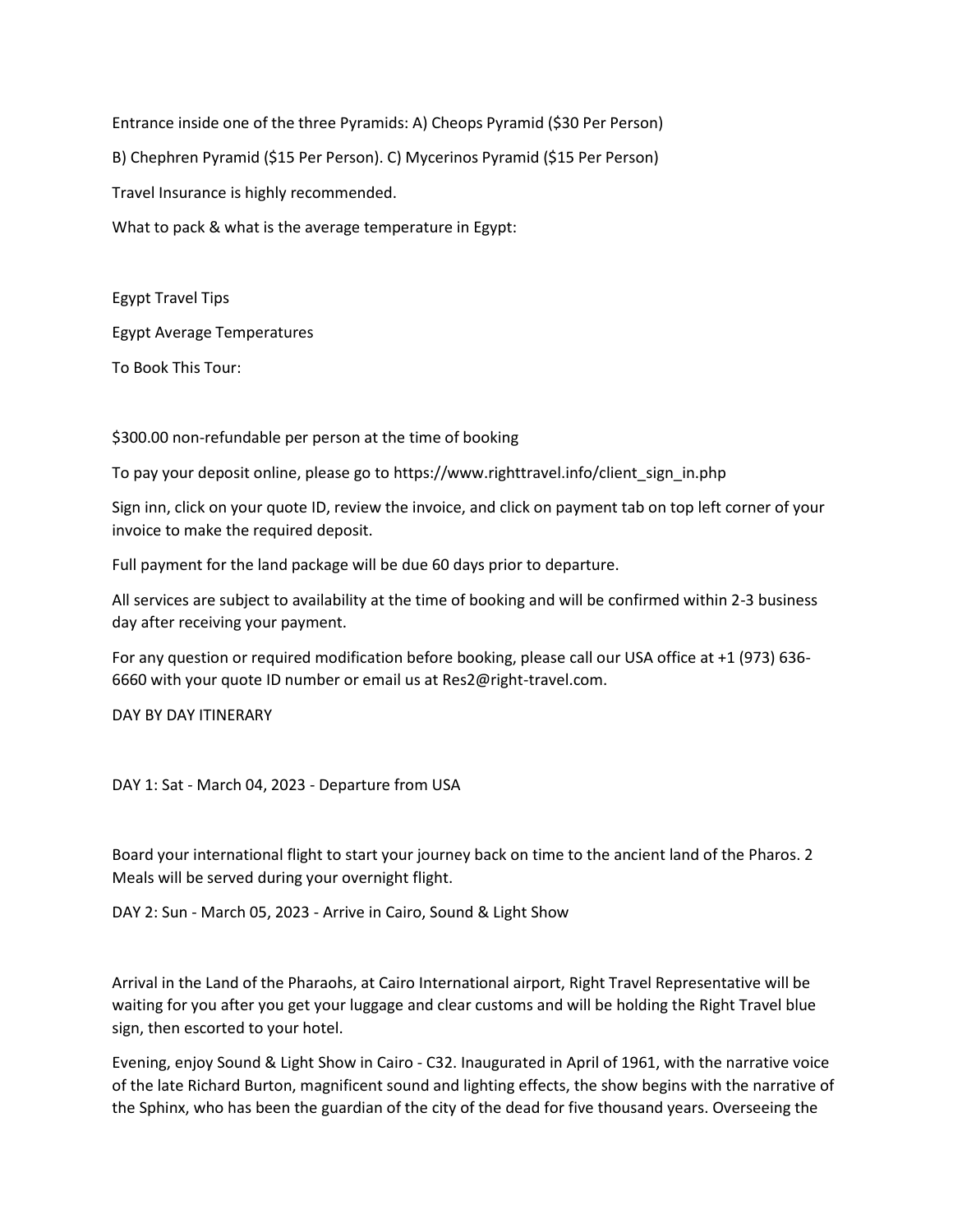building of the three pyramids, the Sphinx reflects on the historical contributions of Thutmosis IV, Akhnaten, Nefertiti and Tutankhamon.

Meal: Breakfast

DAY 3: Mon - March 06, 2023 - Cairo, City Tour

Start your day with a visit to the Egyptian Museum you`ll stroll through the halls highlighting each historical period of this ancient land, Marvel at the glittering treasures of King Tutankhamen, unparalleled in their variety, exquisite beauty, and sheer weight in gold. Seeing this treasure of more than 1,700 fabulous items buried with a young and relatively unimportant king, who can even imagine what the tombs of great and long-lived pharaohs must have contained.

Continue to the Old Cairo explore some of the early religious monuments of the city. You`ll visit the El Muallaqa Church, dating to the late fourth and early fifth century. This basilica was named for its location on top of the south gate of the Fortress of Babylon. Muallaqa means suspended or hanging. Destroyed in a ninth-century earthquake, the church became the center of the Coptic (or Christian) Church of Egypt from the time it was rebuilt in the eleventh century until the 14th century. Make a stop at the Ben Ezra Synagogue, built sometime between the sixth and ninth centuries AD. The temple contains a Jewish Heritage Library, containing documents found here in 1896 that describe the economic and social conditions of Jews under Arab rule as well as descriptions of relations between various Jewish sects.

Lunch at local restaurant (Studio Masr)

End the day at the National Museum of Egyptian Civilization, a large museum in the ancient city of Fustat, now part of Cairo, Egypt. The museum partially opened in February 2017 and will display a collection of 50,000 artefacts, presenting Egyptian civilization from prehistoric times to the present day.

Meals: Breakfast, Lunch

DAY 4: Tue - March 07, 2023 - Cairo, Pyramids Tour

Drive to the Giza Plateau, home of Egypt signature attractions, the Great Pyramids, proclaimed by the Greeks to be among the Seven Wonders of the ancient world. The largest among these is the Great Pyramid of Cheops, probably built more than 2,600 years before the time of Christ. Standing 480 feet tall this is the last of the Seven Wonders of the ancient world that still standing. Little is known of Cheops, you`ll also see the inscrutable and mysterious Sphinx, known in Arabic as Abu al-Hol ("the Father of Terror") and carved almost entirely from one piece of limestone.

After lunch at Local restaurant (Abu Shakra), continue to Memphis. Founded around 3,100 BC, is the legendary city of Menes, the King who united Upper and Lower Egypt. Early on, Memphis was more likely a fortress from which Menes controlled the land and water routes between Upper Egypt and the Delta. Having probably originated in Upper Egypt, from Memphis he could control the conquered people of Lower Egypt. However, by the Third Dynasty, the building at Saqqara suggests that Memphis had become a sizable city.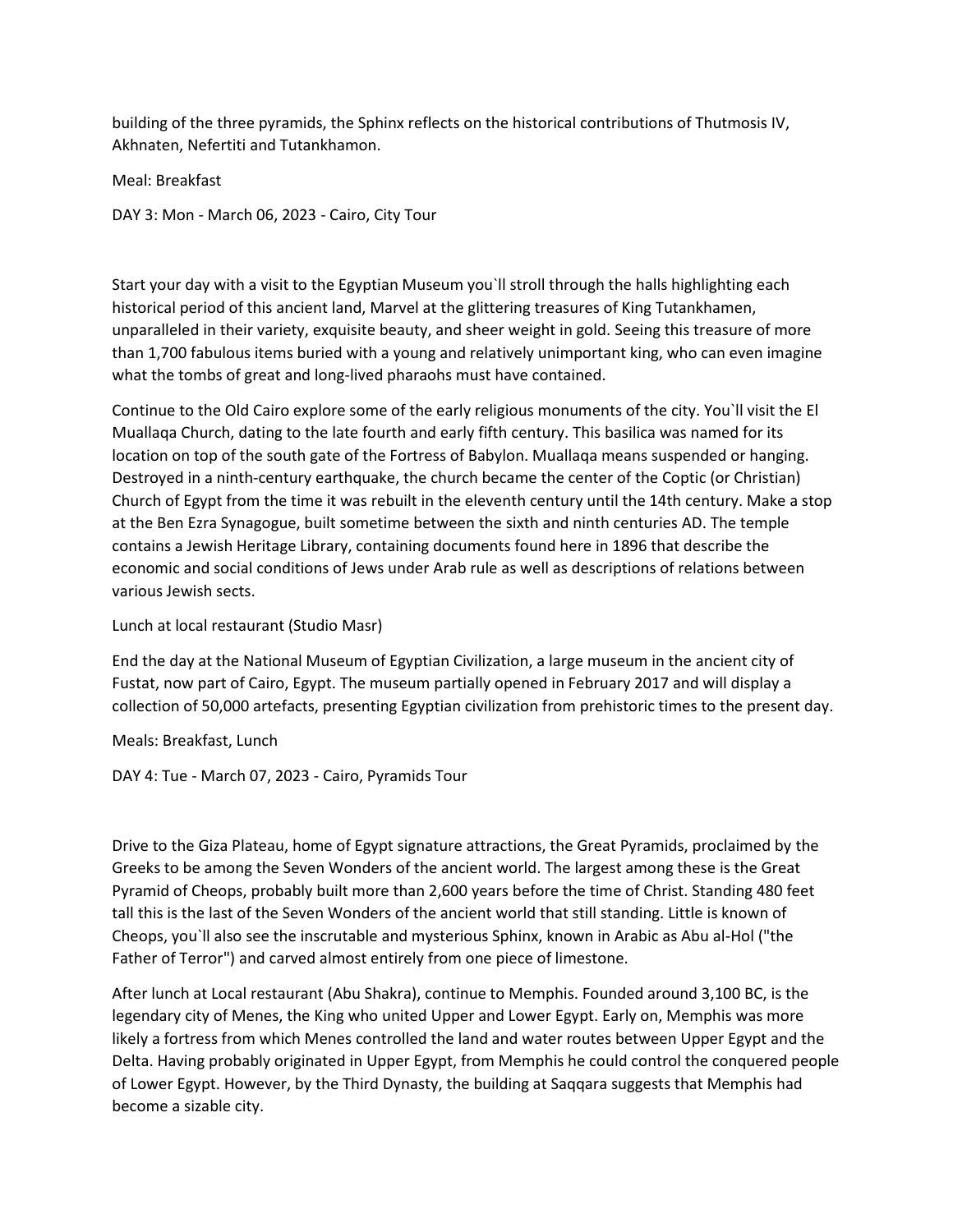Proceed to Sakkara site, Sakkara is one section of the great necropolis of Memphis, the Old Kingdom capital, and the kings of the 1st Dynasty as well as that of the 2nd Dynasty. are mostly buried in this section of the Memphis necropolis. It has been of constant interest to Egyptologists. Three major discoveries have recently been made at Sakkara, including a prime minister tomb, a queen`s pyramid, and the tomb of the son of a dynasty-founding king. Each discovery has a fascinating story, with many adventures for the archaeologists as they revealed the secrets of the past.

Meals: Breakfast, Lunch

DAY 5: Wed - March 08, 2023 - Alexandria with Library Tour

Full Day Alexandria with Library. Start your over day excursion to Alexandria by private car & accompanied by an English-speaking Egyptologist. First stop will be at the Alexandria National Museum, one of our new master sites nowadays. It is inaugurated by the Egyptian President, Hosni Mubarak, in 31st of December 2003. The national museum located in a restored palace, it contains about 1,800 artifacts pieces of antiquities that narrate the history of Alexandria throughout ages, Pharaonic, Roman, Coptic, and Islamic eras and some modern pieces, Mummies are shown in a special underground chamber (basement). And some of the items found during the archaeological underwater excavations in Alexandria now in the same floor with the Greco roman artifacts.

Next, we will visit the Catacomb of Alexandria which is really one of the master sites here in Alexandria. Kom el-Shouqafa lies in the district of Karmouz to the east of Alexandria the area was called Kom El Shouqafa or a pile of shards, Catacombs in Alexandria is called the catacomb as well because of its design, which was very similar to the Roman Christian Catacombs. Most likely it was a private tomb and later converted to a public cemetery. It consists of 3 levels cut into the rock, a staircase, a rotunda, the triclinium or banquette hall, a vestibule, an antechamber, and the burial chamber with three recesses In, where in each recess there is a sarcophagus. The Catacomb also contains many Luculi, or grooves cut in the rock.

Proceed to the Roman Amphitheater. A modest in size and most of the part of the structure is in ruined condition but still it is an excellent ancient structure of Roman period of Egypt. The theatre also consists of numerous galleries erected crudely. These galleries contain rooms for more spectators along with arrangement of 700-800 marble seats around the stage. The Roman Amphitheatre was discovered in the excavations doing for the site of Paneion or "Park of Pan" in Kom el-Dikkah also known by the name of Hill of Rubble. In the layers of the above the roman street two other archaeological sites were found. These were a Muslim Cemetery and slums.

Stop for lunch than continue to our last stop at the Alexandria Library. The modern Alexandria Library or the Bibliotheca Alexandrina as once called in Ancient Egypt is located on a magnificent site in the Eastern Harbor, facing the sea on the north, and Alexandria University Complex on its southern side. It is close to the location of the Ancient Library in the Brucheion (the Ancient Royal Quarter), as verified by the 1993 archeological survey. The Bibliotheca Alexandrina was inaugurated in 2003 near the site of the old library. The building consists of 11 levels with a total levels area of 85,405 m2. The library main reading area which can accommodate 2000 users occupies 7 levels with a total area of 13,625 m2. The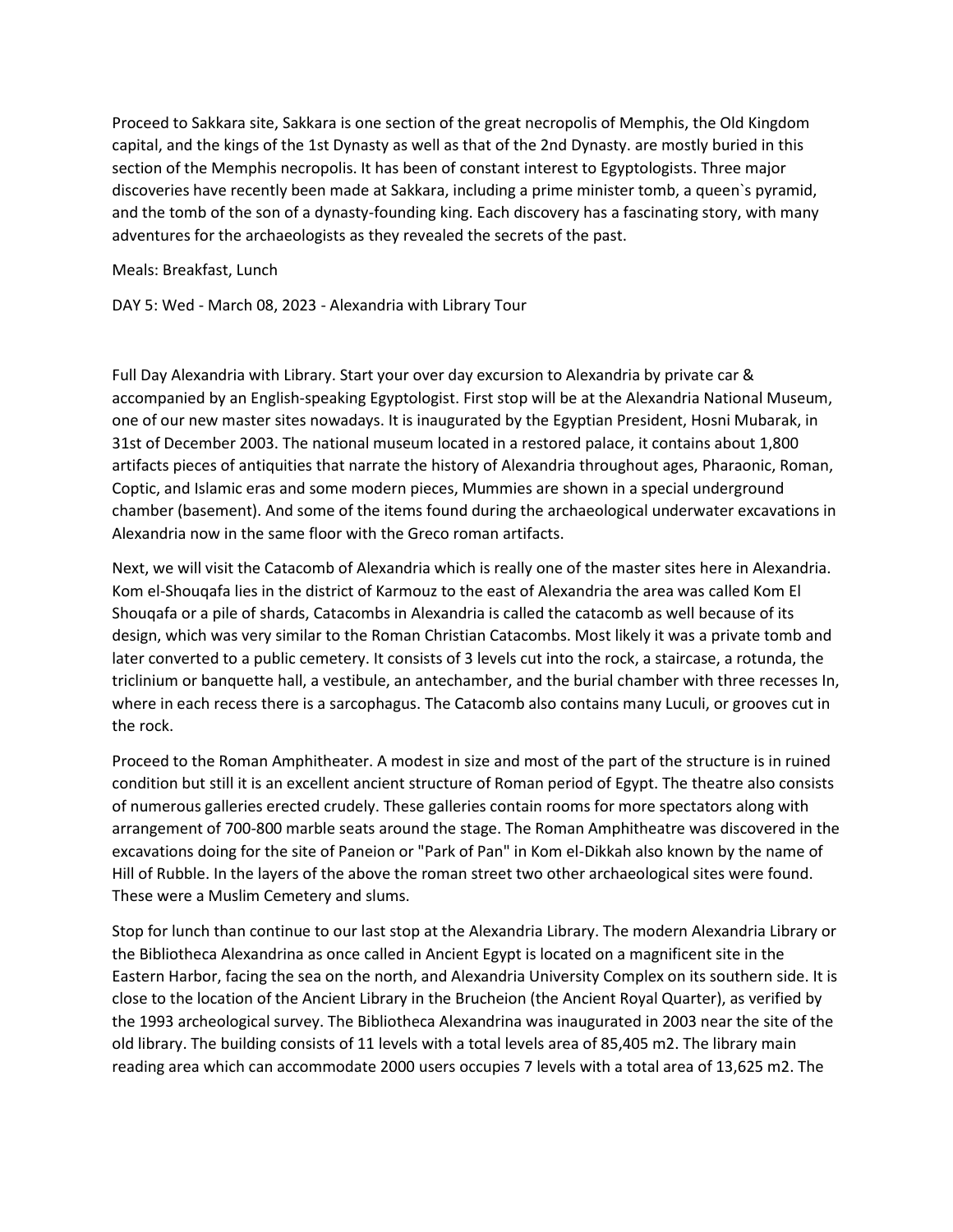Library has 2 main museums (the manuscript museum and the Antiquities museum) and a Science center of the shape of a sphere and called the Planetarium. Return to Cairo.

Meals: Breakfast, Lunch

DAY 6: Thu - March 09, 2023 - Old Cairo Tour

Full Day-Old Cairo Tour includes: Manial Palace, El Muallaqa Church, Ben Ezra Synagogue, Coptic Museum and Amr Ebn El-As Mosque with lunch at local restaurant by air-conditioned minivan/bus and English-Speaking License Egyptologist

DAY 7: Fri - March 10, 2023 - Cairo, Aswan, Cruise Sightseeing, Optional Sound & Light Show

Early morning transfer to Cairo airport, for your flight to Aswan.

Upon arrival you will be escorted to your luxury cruise ship where you will spend the next 3 nights / 4 days relaxing and enjoy the sailing from Aswan to Luxor. After Lunch, the Nile cruise shore excursion will start. Visit the High Dam, located near Aswan, the world-famous High Dam was an engineering miracle when it was built in the 1960s. It contains 18 times the material used in the Great Pyramid of Cheops. The Dam is 11,811 feet long, 3215 feet thick at the base and 364 feet tall. Today it provides irrigation and electricity for the whole of Egypt and, together with the old Aswan Dam built by the British between 1898 and 1902`, 6km down river, wonderful views for visitors. From the top of the two-Mile-long High Dam you can gaze across Lake Nassar, the huge reservoir created when it was built.

Proceed to The Unfinished Obelisk is a rare opportunity to consider what this process might have been like and just how difficult it was to shape and carve the great stone blocks that make up Egypt`s many monuments. This huge obelisk would have stood 140 feet in height, the largest even in Egypt. It was to be carved from the Red Aswan granite that decorate many of Egypt`s greatest monument and for which the city is famous. This greatest of all of Egypt`s monoliths, however, was never finished. At a late stage in its formation, a flaw in the rock was discovered and it was abandoned.

Our last visit today will be to the Temple of Philae, was dismantled and reassembled (on Agilika Island about 550 meters from its original home on Philae Island) in the wake of the High Dam. The temple, dedicated to the goddess Isis, is in a beautiful setting which has been landscaped to match its original site. It`s various shrines and sanctuaries, which include The Vestibule of Nectanebos I which is used as the entrance to the island, the Temple of the Emperor Hadrian, a Temple of Hathor, Trajan`s Kiosk (Pharaohs Bed), a birth house and two pylons celebrate all the deities involved in the Isis and Osiris myth. The Victorian world fell in love with the romance of the Temple. But at night you May choose our optional tour (Sound & Light Show in Aswan &ndash A08) at Philae Temple, a magical experience. Overnight in Aswan.

Meals: Breakfast, Lunch, Dinner

DAY 8: Sat - March 11, 2023 - Aswan, Kom Ombo, Edfu, Luxor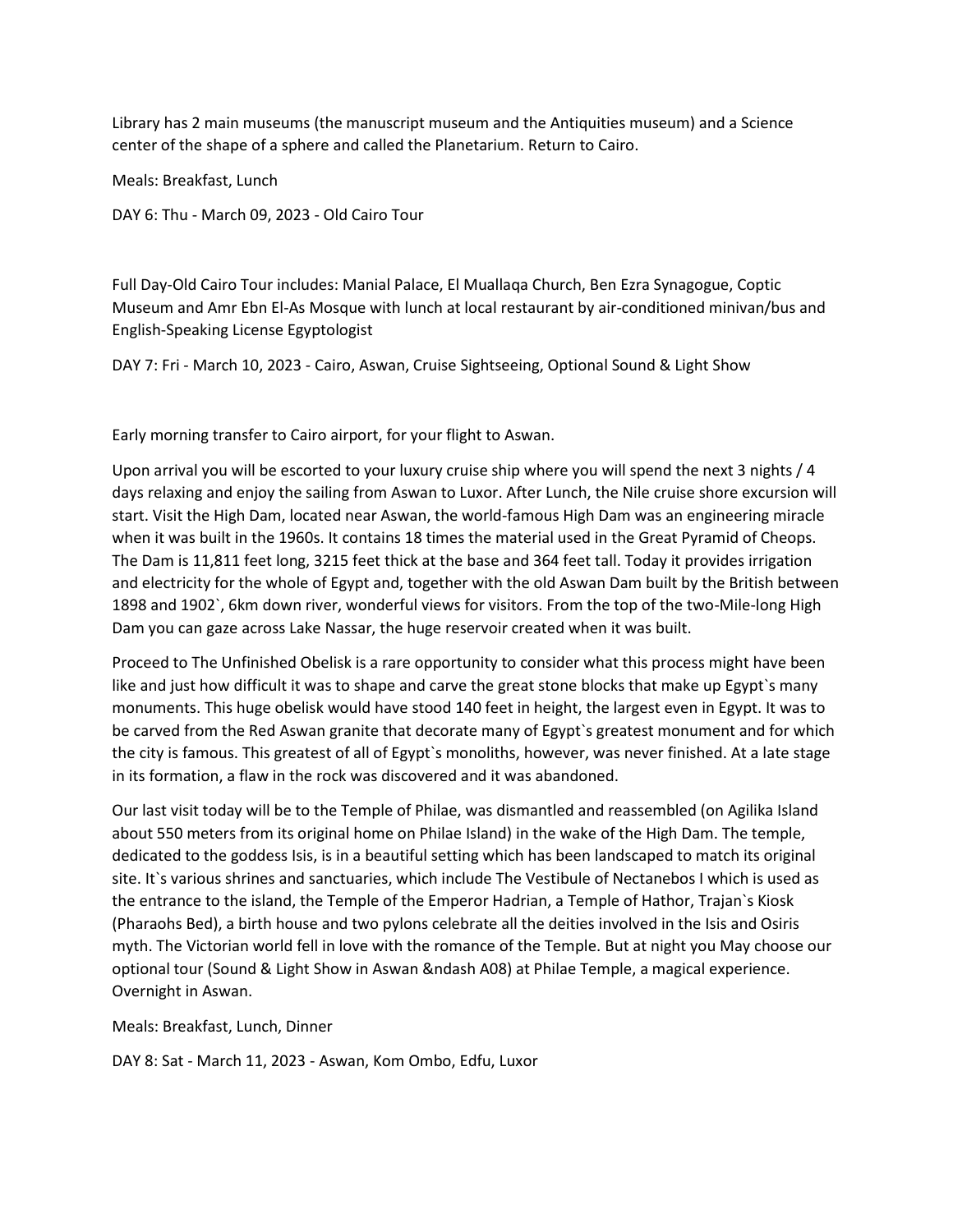Early Sail to Kom Ombo and visit Kom Ombo Temple (the Ptolemaic Temple of Sobek & Haroeries). Located in the town of Kom-Ombo, about 28 miles north of Aswan, the Temple, dating to the Ptolemies, is built on a high dune overlooking the Nile. The actual temple was started by Ptolemy VI Philometor in the early second century BC. Ptolemy XIII built the outer and inner hypostyle halls. The outer enclosure wall and part of the court were built by Augustus sometime after 30 BC and are mostly gone. There are also tombs from the Old Kingdom in the vicinity of Kom-Ombo village.

Sail to Edfu to Visit Edfu Temple. Dedicated to Horus, the falcon headed god, it was built during the reigns of six Ptolemies. We have a great deal of information about its construction from reliefs on outer areas. It was begun in 237 BC by Ptolemy III Euergetes I and was finished in 57 BC. Most of the work continued throughout this period with a brief interlude of 20 years while there was unrest during the period of Ptolemy IV and Ptolemy V Epiphanes. This is not only the best-preserved ancient temple in Egypt, but the second largest after Karnak. It was believed that the temple was built on the site of the great battle between Horus and Seth. Hence, the current temple was but the last in a long series of temples build on this location.

After that Sail to Luxor via Esna for dinner and overnight.

Meals: Breakfast, Lunch, Dinner

DAY 9: Sun - March 12, 2023 - Luxor, West and East Bank Tour, Optional Sound & Light Show

Back to the cruise for lunch. Afternoons proceed to your East bank visit of Luxor, visit Karnak Temple. In ancient Egypt, the power of the god Amun of Thebes gradually increased during the early New Kingdom, and after the short persecution led by Akhenaten, it rose to its apex. In the reign of Ramesses III, more than two thirds of the property owned by the temples belonged to Amun, evidenced by the stupendous buildings at Karnak. Although badly ruined, no site in Egypt is more impressive than Karnak. It is the largest temple complex ever built by man, and represents the combined achievement of many generations of ancient builders. The Temple of Karnak is actually three main temples, smaller enclosed temples, and several outer temples located about three kilometers north of Luxor, Egypt situated on 100 ha (247 acres) of land. Karnak is actually the sites modern name. Its ancient name was Ipet-isut, meaning "The Most Select (or Sacred) of Places". This vast complex was built and enlarged over a thirteen-hundred-year period. The three main temples of Mut, Montu and Amun are enclosed by enormous brick walls.

Continue to visit the Temple of Luxor, built by the two pharaohs, Amenhotep III and Ramses II. Ancient Thebes was a center of festivals, and the Temple of Luxor was the setting for the most important-the festival of Opet, designed to merge the ruler`s human and divine aspects. The temple was dedicated to Amun-Ra, whose marriage to Mut was celebrated annually, when the sacred procession moved by boat from Karnak to Luxor Temple.

Evening, you may add the (Optional Sound & Light Show - L14). Inaugurated in 1972 the Sound and Light Show in the Temple of Karnak begins with a historical introduction covering the birth of the great city of Thebes and the construction of the Temple. Depicting the glorious achievement of the Pharaohs, spectators listen to the lyrical and poetic descriptions of artistic treasures, grand festivals, heroic deeds and literature of the times. Overnight in Luxor.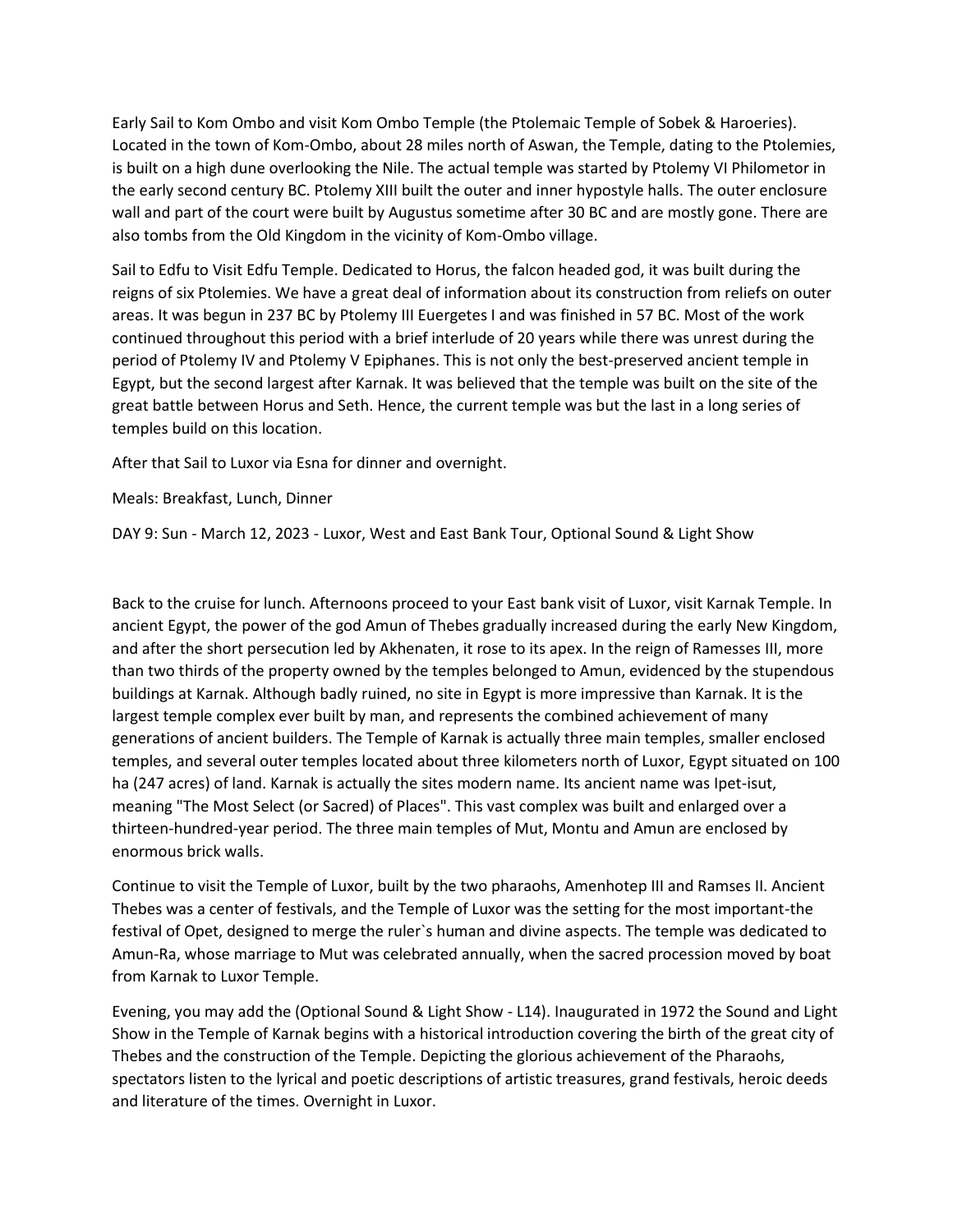Meals: Breakfast, Lunch, Dinner

DAY 10: Mon - March 13, 2023 - Luxor, Cairo, Sharm

(Optional Hot Air Balloon Ride in Luxor). As the sun rises over Luxor, so can you, aboard an optional hotair balloon ride. The sights, sounds, and sheer spectacle of seeing these antiquities from the sky will surely make for a morning you will remember forever.

After breakfast, check out from your Nile Cruise.

Visit the West Bank necropolis including the Valley of the Kings, with its many tombs chiseled deep into the Cliffside. From the 18th to the 20th Dynasty, the Memphis area and pyramid-style tombs were abandoned in favor of the West Bank of the Nile in Thebes. Several great leaders as well as many less important rulers are buried here, and more tombs are being discovered even today. This is where Howard Carter discovered the treasures of Tutankhamen and was struck "dumb with amazement" when he beheld its "wonderful things" in 1922.

Proceed to the funerary temple of Queen Hatshepsut at Deir El Bahari. The mortuary temple of Queen Hatshepsut is one of the most dramatically situated in the world. The queen`s architect, Senenmut, designed it and set it at the head of a valley overshadowed by the Peak of the Thebes, the "Lover of Silence," where lived the goddess who presided over the necropolis. Last stop for our morning tour will be at the Colossi of Memnon. Amenhotep III (18th Dynasty) built a mortuary temple in Thebes that was guarded by two gigantic statues on the outer gates. All that remains now are the 23 meters (75 ft.) high, one thousand-ton statues of Amenhotep III. Though damaged by nature and ancient tourists, the statues are still impressive.

Last stop for our morning tour will be at the Colossi of Memnon. Amenhotep III (18th Dynasty) built a mortuary temple in Thebes that was guarded by two gigantic statues on the outer gates. All that remains now are the 23 meter (75 ft.) high, one-thousand-ton statues of Amenhotep III. Though damaged by nature and ancient tourists, the statues are still impressive.

Lunch will be served at local restaurant in Luxor

Transfer to Luxor airport for your flight back to Cairo to connect with flight to Sharm.

Arrival to Sharm and transfer to our hotel

Meals: Breakfast, Lunch

DAY 11: Tue - March 14, 2023 - Sharm El Sheikh, St, Catherine

Free morning to enjoy the beach.

Early evening, transfer to St. Catherine in our private bus

St. Catherine 1 nights Tour from Sharm includes: Roundtrip transfers by private air-conditioned car (3 hours each way), Climb (at midnight) the Holy Moses Mountain, with a stop at the burning bush.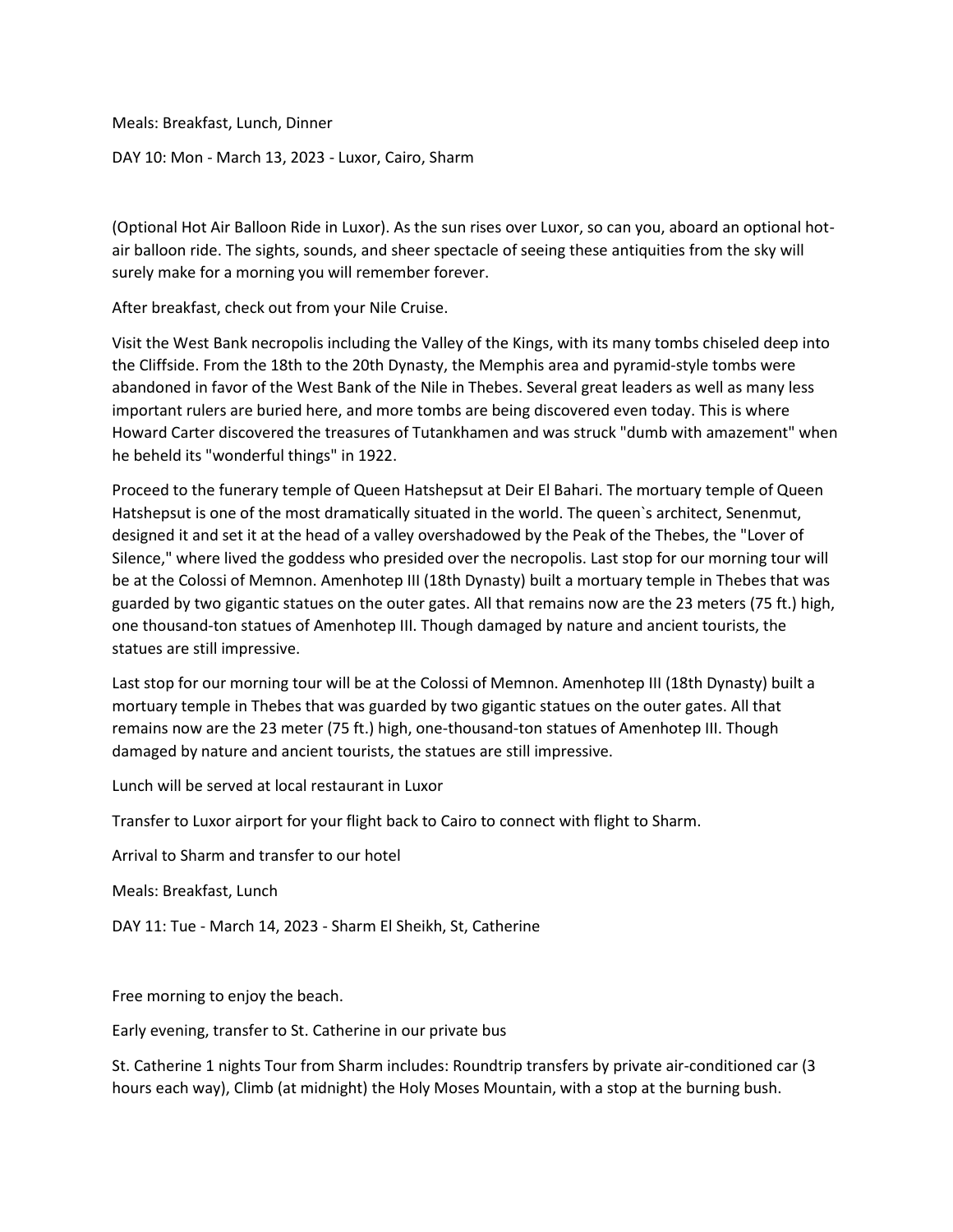Meal: Breakfast

DAY 12: Wed - March 15, 2023 - St. Catherine, Sharm El Sheikh

Early, morning, breakfast at hotel in St. Catherine, proceed to visit the oldest working Orthodox Monastery between 09-11 AM, with English Speaking host.

Back to Sharm hotel to enjoy the sunset at the beach

Dinner at the hotel

Meals: Breakfast, Dinner

DAY 13: Thu - March 16, 2023 - Sharm El Sheikh

Free day in Sharm

Dinner at the hotel

Meals: Breakfast, Dinner

DAY 14: Fri - March 17, 2023 - Departure

After breakfast Enjoy your day at leisure

Dinner at the hotel

07:00 PM check out from your hotel room and transfer to Cairo International Airport for your departure flight.

10:50 PM your flight will take off

Meals: Breakfast, Dinner

DAY 15: Sat - March 18, 2023 - Arrival

05:10 AM Arrival to IAD

Cancellation Policy:

Deposit is non-refundable